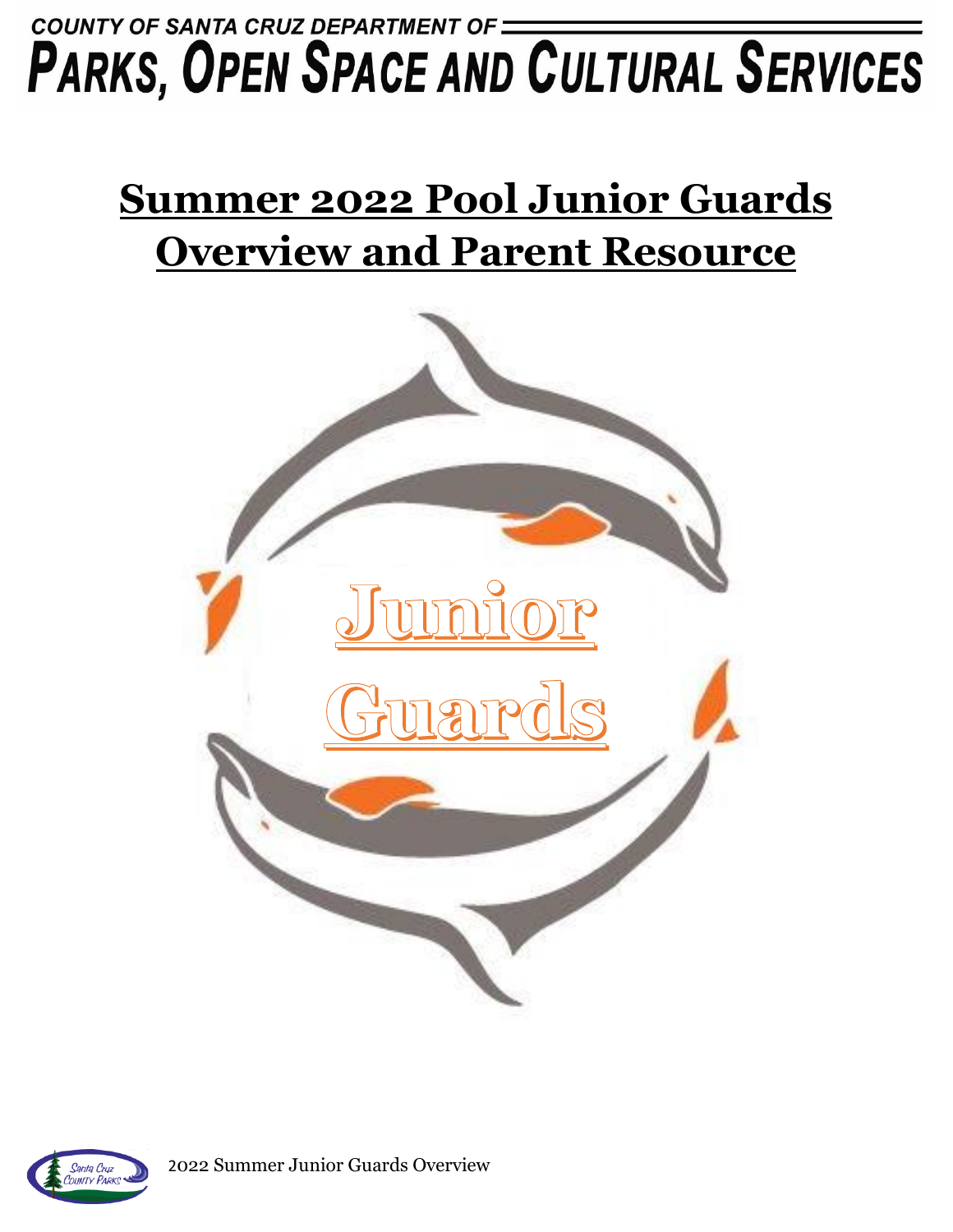#### **PROGRAM OVERVIEW**

The Santa Cruz County Parks Junior Guards program will provide your child with an understanding of the skills required to become aquatically proficient, emphasizing fun and physical fitness through a variety of activities. Under the supervision of our qualified and experienced instructors, your child will practice the skills necessary to become a successful lifeguard. All the sessions will consist of conditioning, lifeguard instruction and special activity days. Conditioning will include swimming, running, calisthenics and teambuilding games, in addition to other physical activities.

### **Session Dates and Hours of Operation**

#### **Morning Sessions**:

Session One: June 6th – June 24th , 9am – 1pm **[26036](https://anc.apm.activecommunities.com/santacruzcountyparks/activity/search/detail/21040?onlineSiteId=0&from_original_cui=true)** Session Two: June  $27<sup>th</sup> - July 15<sup>th</sup> *$ , 9am -1pm,  $26037$ Session Three: July  $18^{th}$  – August  $5^{th}$ , 9am -1pm,  $26038$ 

#### **Afternoon Session**:

Session One: TBD Session Two: June  $27<sup>th</sup> - July 15<sup>th</sup> *$ ,  $2pm - 5pm$ ,  $26040$ Session Three: July  $18<sup>th</sup>$  – August  $5<sup>th</sup>$ ,  $2pm$  –  $5pm$ ,  $26041$ 

\*Programs will not meet on Monday, July 4th.

**Morning sessions** of this program begin at 9AM and end at 1PM. Participants may not arrive earlier than 8:45AM prior to the start of program each day. Morning session participants may stay for Recreation Swim from 1pm-3:30pm free of charge.

**Afternoon sessions** of this program begin at 2PM and end at 5PM. Participants may not arrive earlier than 1:45PM prior to the start of program each day.

#### **Enrollment Totals**

Each morning session will have 80 participants total.

Each afternoon session will have 40 participants total.

#### **Registration**

Registration for all sessions will open online and over the phone **Saturday, April 9th**, **at 8am**.

We strongly encourage online registration, programs fill quickly.

Over the phone registration opens at the same time as online registration.

#### **All registrations will take place online or over the phone. In person registration will not be available.**

## **Registration will be limited to 1 session per individual.**

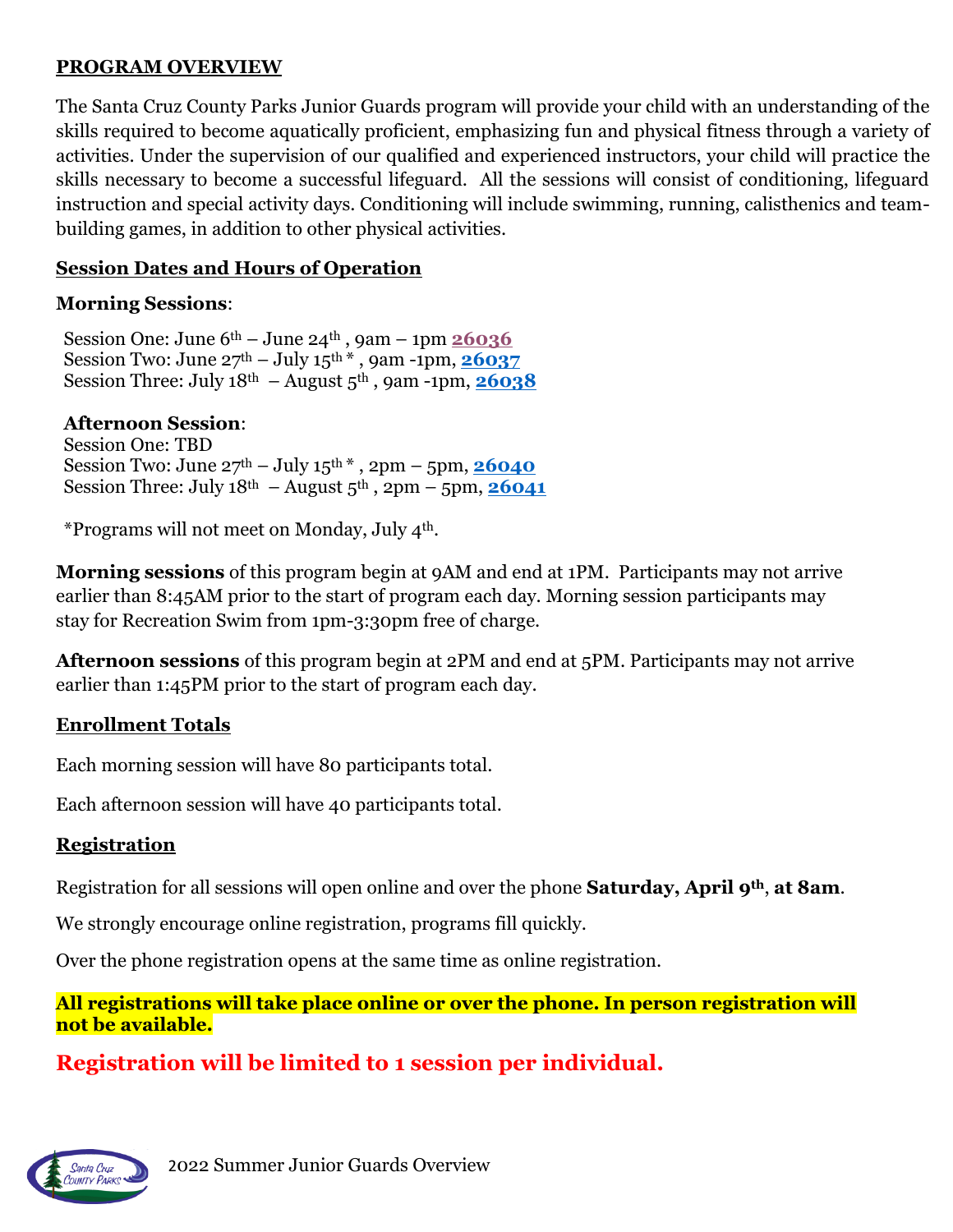### **Enrollment Fees** (Resident/Non-Resident\*)

|                | <b>Session 1</b> | <b>Session 2*</b> | <b>Session 3</b> |
|----------------|------------------|-------------------|------------------|
| $AM$ (9am-1pm) | $$480/\$528$     | \$448/\$493       | $$480/\$528$     |
| $PM(2pm-5pm)$  | $$360/\$396$     | $\$336/\$372$     | \$360/\$396      |

\*Participants who live within an unincorporated area of the County such as Live Oak qualify for resident fees.

\*Participants that live outside of SC County or within the city limits of Capitola, Santa Cruz, Scotts Valley, or Watsonville are considered non-residents.

\*Session 2 enrollment fees discounted due to there being no program on 7/4.

## **Sibling Discount**

15% sibling discount(s) available for any siblings registered in any combination of session(s) Discount applies additional registration(s) of a lower amount.

## **Refund/ Cancelation Policy**

- More than 3 weeks prior to start of the program a \$50.00 cancellation fee
- Less than 3 weeks prior to start of program 50% cancellation fee. After the 2nd day of the program refunds or credits will not be given
- There are no refunds or credits for participants suspended or removed from the program for disciplinary reasons

## **AGE REQUIREMENTS**

The age requirement for this program is **7-13 years old.** Participants that cannot meet the swimming requirements for this program may not register for Little Guards.

## **The Physical Challenge**

Successful course completion requires physical activity. Sessions will include some strenuous exercise. If a medical condition or disability exists that might prevent participation in the activities, or there are questions about fully participating in the Junior Guards program, please contact us to discuss it before the program begins.

#### **To participate in the Junior Guards, the following skills must be demonstrated prior to the beginning of instruction on the first day of class:**

- **Swim the front crawl for 25 yards continuously while breathing to the side.**
- **Tread water for one minute using arms and legs.**
- **Submerge and swim a distance of 10 feet underwater**

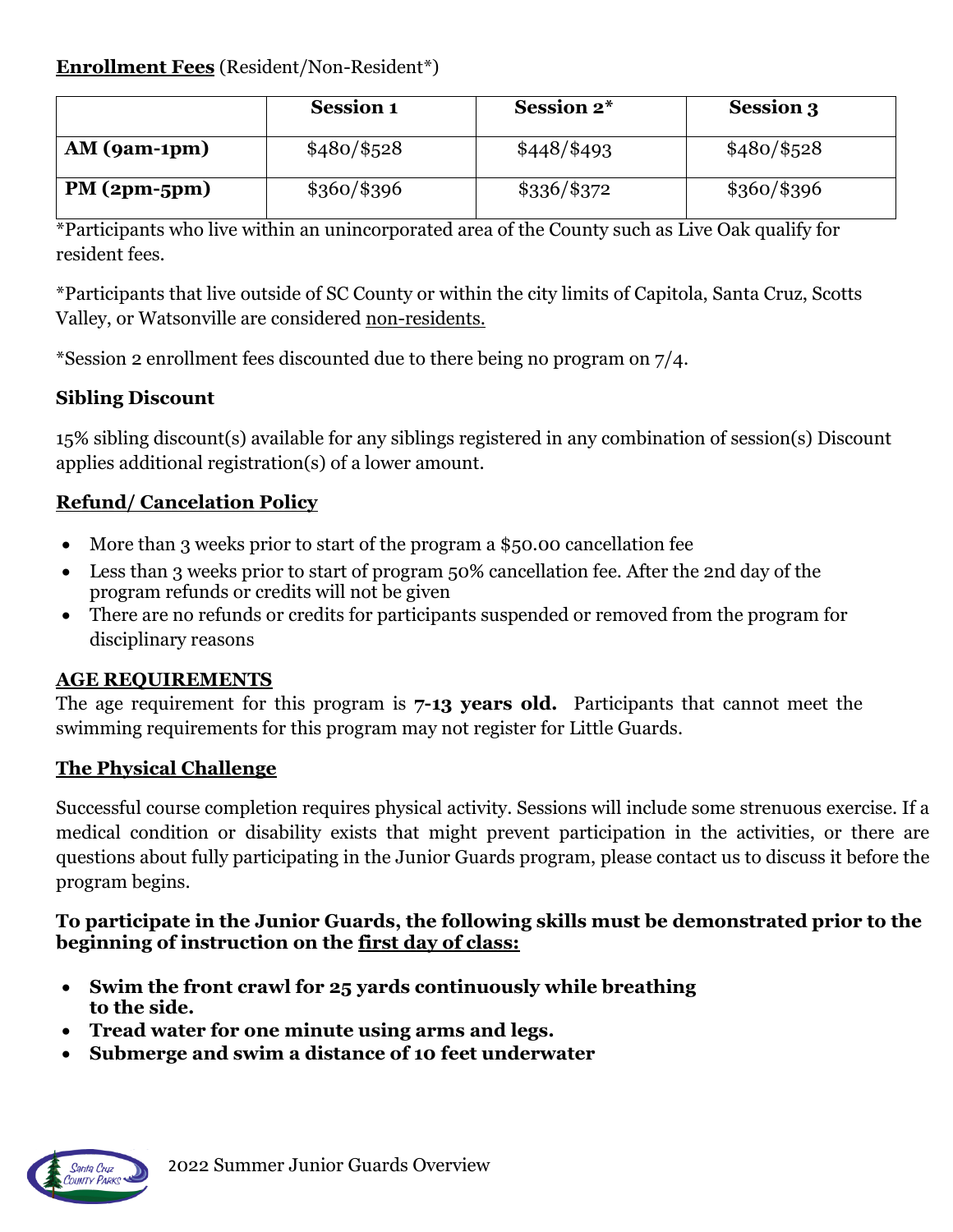All campers will need to fulfill the minimum requirements to participate in the program. Instructors will notify you after the skills assessment if your child does not complete the minimum requirements for participation. **You must remain at the facility on the first day of instruction until staff has cleared your child for participation in the program.** Swimming sessions occur daily between  $45 - 75$  minutes of swim workouts and swim coaching. Participants will be split into swim groups based on their age and swimming ability. Please ensure that your child has goggles, an athletic swimsuit and maximum swim protection (i.e. rash guard and waterproof sunscreen) for these long swim sessions.

## **Daily Requirements**

All participants are expected to be able to participate in all activities, unless they have notes from their parents saying otherwise. Participants should arrive on time, in uniform and prepared for both dryland and swimming activities.

## **Uniform Requirements**

- Participant uniform consist of <u>red swim trunks or shorts</u>, program t-shirt, and closed toed shoes.
- Each participant will be given a program t-shirt with registration.
- Program hoodies and sweats will be on sale at the swim center as well as additional program t-shirts.

Participants must bring the following items to program every day:

- Red Swimsuit, towel, warm clothing, closed toed athletic shoes.
- Lunch, snacks and lots of water.
- Sunscreen, goggles, and a hat.
- Optional items are rash guards and wetsuit tops.

## **Weekly Calendar and Programing**

Staff will distribute a weekly calendar each Monday of the session. The calendar will provide information on that week's special activities and/or field trips and important upcoming information parents need to be aware of.

Program highlights include daily water exercise and workouts, kayak and paddleboard use, and a beach day field trip.

## **Drop off and Pick Up Procedure**

Our goal is to limit outside adult to youth interaction beyond the site staff and participating children. We greatly appreciate your support in helping our staff team implement an efficient check-in and check-out system. Parents/guardians or others designated to pick up your child must present a valid photo ID at check-out. Drop off and pick up will done at the **orange gates kiosk entrance,** not in the main lobby of the pool.